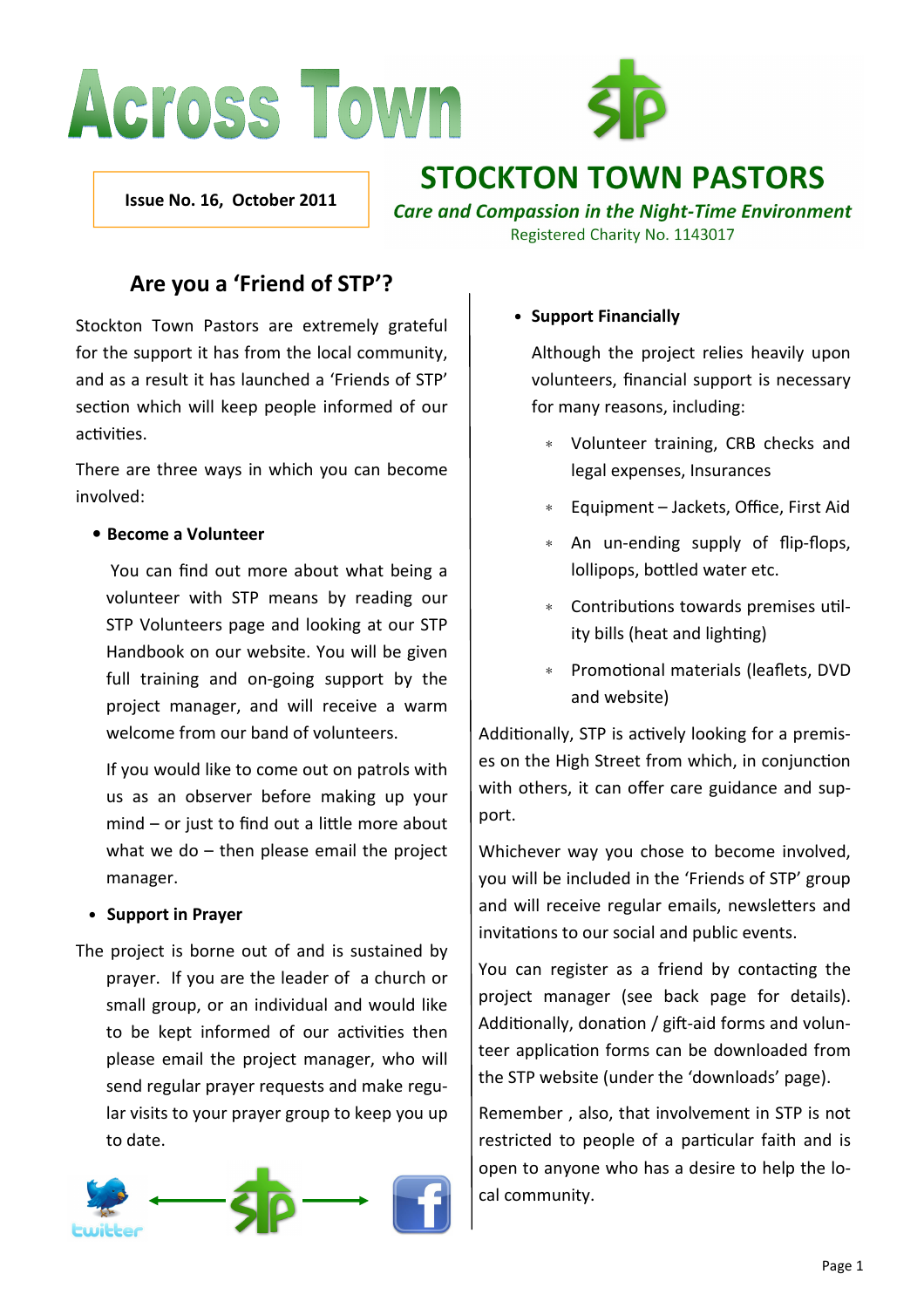# STP Help in Rough Sleepers Count

On the 11th October five STP volunteers took part in a 'Rough Sleepers Count' organised by Stockton Borough Council, between the hours of 3am and 5am, to try and determine the number of people who are homeless and living on the streets. We were joined by volunteers from other local charities and by council employees, and the whole of the Stockton area was divided up into 8 areas. The main focus was around the town centre, the Riverside and Thornaby , and many miles were covered on a wet and dreary night.

We were also joined by a resident from one of the local hostels, who had himself been sleeping rough until recently. He was able to show us all of the likely places and, although no homeless people were found on the night, we were satisfied that we had done all that we could to try and locate those who do not have a 'roof over their head'.

Stockton Borough Council run a great wraparound service from their 'Housing Options' offices on Ramsgate at the junction with West Row. These include housing, benefits, addiction and health advice to all residents, and are able to deal with a range of needs during one visit, making the sometimes complex process of engaging with a number of different services extremely simple.

#### Vote for STP

There is still time to vote for Stockton Town Pastors in the NatWest Community Force awards competition—voting closes on 26th October so please be quick. he website link is:  $http://$ communityforce.natwest.com/project/1946

The site is occasionally slow because of frequent use, so please be patient.

# Games Pastors Required

Would you like to become a 'Games Pastor' during the London Olympics in 2012? The Christian Nightlife Initiative (CNI) charity is working closely with the games organisers to provide a 'street an-



gels' service to the many thousands of people who will be attending the event which starts on the 27th July August and goes through to the 12th August. The Paralympic Games events is also being covered, and this starts on the 29th August for 11 days.

If you would like to volunteer for either of these events please contact either STP project manager Steve Brock or visit the specially prepared website: http://www.morethangold.org.uk/ service/games-pastors.html

# New Assistant Coordinator for STP

As most STP volunteers will already know, the project manager Steve Brock has a number of individuals who share in the task of helping look after things when STP are on patrols. These are:

Ian Bartle Cath Harris Steve Johnson Brian Jones

Darren Holliday (pictured) has recently joined this group. He has been a volunteer since February 2010 and



now attends Berwick Hills Baptist Church. Darren wears the traditional STP coat when on patrols, rather than the rather fetching cape he chose to wear for this picture (l.o.l.)